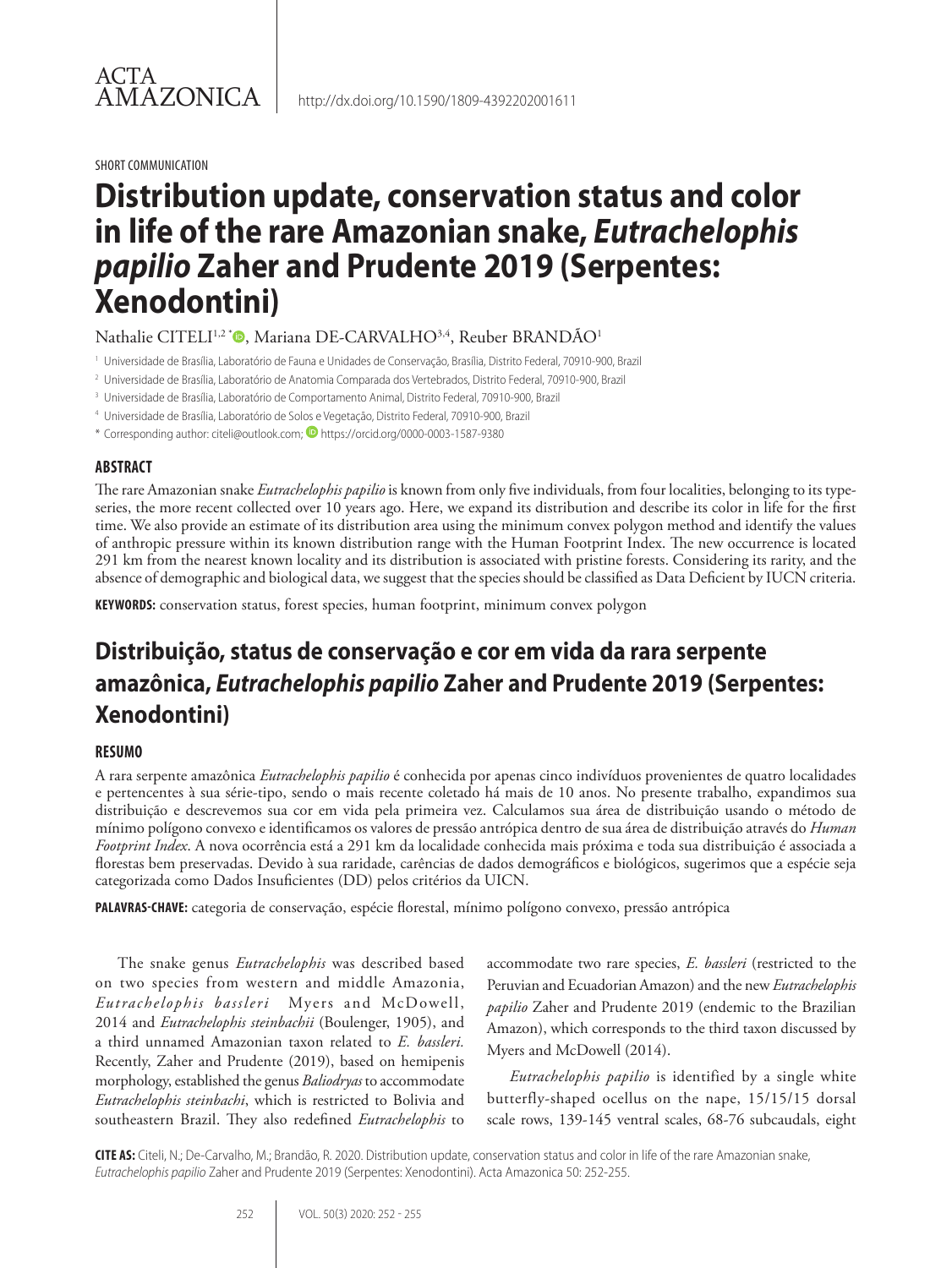supralabials, nine infralabials, and a hemipenis characterized by long lobes that taper distally (Zaher and Prudente 2019). It is a rare species, known only from the type series, which is composed of five individuals (two juveniles and three adults), the more recent collected over 10 years ago. The species is known to occur in lowland rainforests in southwestern regions of the Brazilian Amazon, having been reported from one municipality in Acre state (Rio Branco) and three in Amazonas state (Careiro da Várzea, Coari, and Lábrea) (Zaher and Prudente 2019).

ACTA

AMAZONICA

Here, we report a new occurrence of *Eutrachelophis papilio*  and describe its color pattern in life for the first time. We also estimated its distribution area and discuss its conservation status, considering the presence of anthropogenic impacts and protected areas in its known distribution range.

The description of color is based on a live specimen found during fieldwork, aided with photographs. We describe the color of the body, head, and tail in dorsal, lateral, and ventral view. To estimate the species' distribution range, we calculated the minimum convex polygon (MCP) using Quantum GIS software (QGIS Development Team 2016) using its known locality records. The cumulative human pressure within its estimated distribution area was assessed using the Human Footprint Index (HFPI), based on a quantitative analysis of human influence across the globe (Venter *et al.* 2016a; 2016b). The HFPI is a globally comprehensive index relevant in assessing the future vulnerability of biodiversity (McGowan 2016). The HFPI map is composed of a combination of human environments, human population density, electric infrastructure, croplands, pasture lands, roads, railways, and navigable waterways at a 1-km2 resolution scale (Venter *et al.* 2016a; 2016b). In the map, human impact is rated from zero (minimum human footprint) to 50 (maximum human footprint) for each terrestrial biome (Venter *et al.* 2016b). We used a raster package (Hijmans 2020) in R environment to identify the HFPI values at each pixel  $(-1 \text{ km}^2)$  within the MCP. We also inserted the limits of conservation units designed for integral protection of biodiversity and sustainable use (MMA 2019), considering their distinct roles in biodiversity conservation (Françoso *et al.* 2015), aiming to evaluate the future conservation potential of the area.

During fieldwork, on May 7, 2019, at 2:48 p.m., we found an adult female *Eutrachelophis papilio* (CHUNB 78616) crossing a trail in the Nascentes do Lago Jari National Park, Tapauá municipality (6°7'14.00"S, 62°36'51.00"W, 67 m asl). The individual was in an area close to the BR-319 highway (which connects Porto Velho, Rondônia state, to Manaus, Amazonas state) in the Purus-Madeira interfluve, in the southwestern Brazilian Amazon. The snake was active on the forest floor, moving near tree roots, in a *terra firme* forest, with large trees and streams nearby, with no signs of human presence. The nearest urban center (Tapauá municipality)

was 84 km away. This new occurrence extends the species' distribution 291 km southeast of its nearest previously known locality, and is the fifth locality record for the species.

We identified the specimen based on the following characteristics: 15/15/15 dorsal scales, 145 ventrals, 71 subcaudals, eight supralabials (3rd to 5th touching the orbit), 10 infralabials (five touching the anterior chin shields and two touching the posterior chin shields), temporals 1+2, nasal divided and cloacal plate divided. The sex was determined by the absence of a hemipenis, verified through a ventral incision at the base of the tail. The individual's morphometric measurements were: total length = 343 mm (snout-vent length =  $251$  mm; tail length =  $92$  mm); head length =  $10.11$  mm; head width =  $4.49$  mm; eye diameter = 2.45 mm (corresponding to more than half of its distance from the nostril =  $3.04$  mm); distance between eyes =  $3.19$ mm; loreal scale length =  $0.72$  mm; loreal scale width =  $0.55$ mm; frontal scale length = 3.21; frontal scale width = 1.36 mm. All dimensions were within the range described for the species (Zaher and Prudente 2019), except for the number of ventral scales, which was higher than that recorded for other females [145 vs 139 (MPEG 18250) and 141 (MPEG 10530), see Zaher and Prudente 2019].

The individual showed white supralabials, with a black upper border. The infralabials and gular were immaculate white. The nuchal ocellus (butterfly-shaped) on the head resembled clear orange circles. There were two dorsolateral rows of 14 dark circular spots (1.5 to 2 scales in size) from the neck to the end of the first third of the body. The dorsal surface of the head was dark gray, whereas the anterior portion of the body was grayish, with brownish tones in the middle portion and grayish tones at the posterior end of the body. Lateral sides of the body showed reddish tones spreading onto the external margins of the ventral scales. The belly was white, with external reddish brown borders. The tail was grayish, with a white subcaudal region (Figure 1). The color pattern



**Figure 1.** Adult *Eutrachelophis papilio* female in life, from Nascentes do Lago Jari National Park (CHUNB 78616). Credit: Nathalie Citeli. This figure is in color in the electronic version.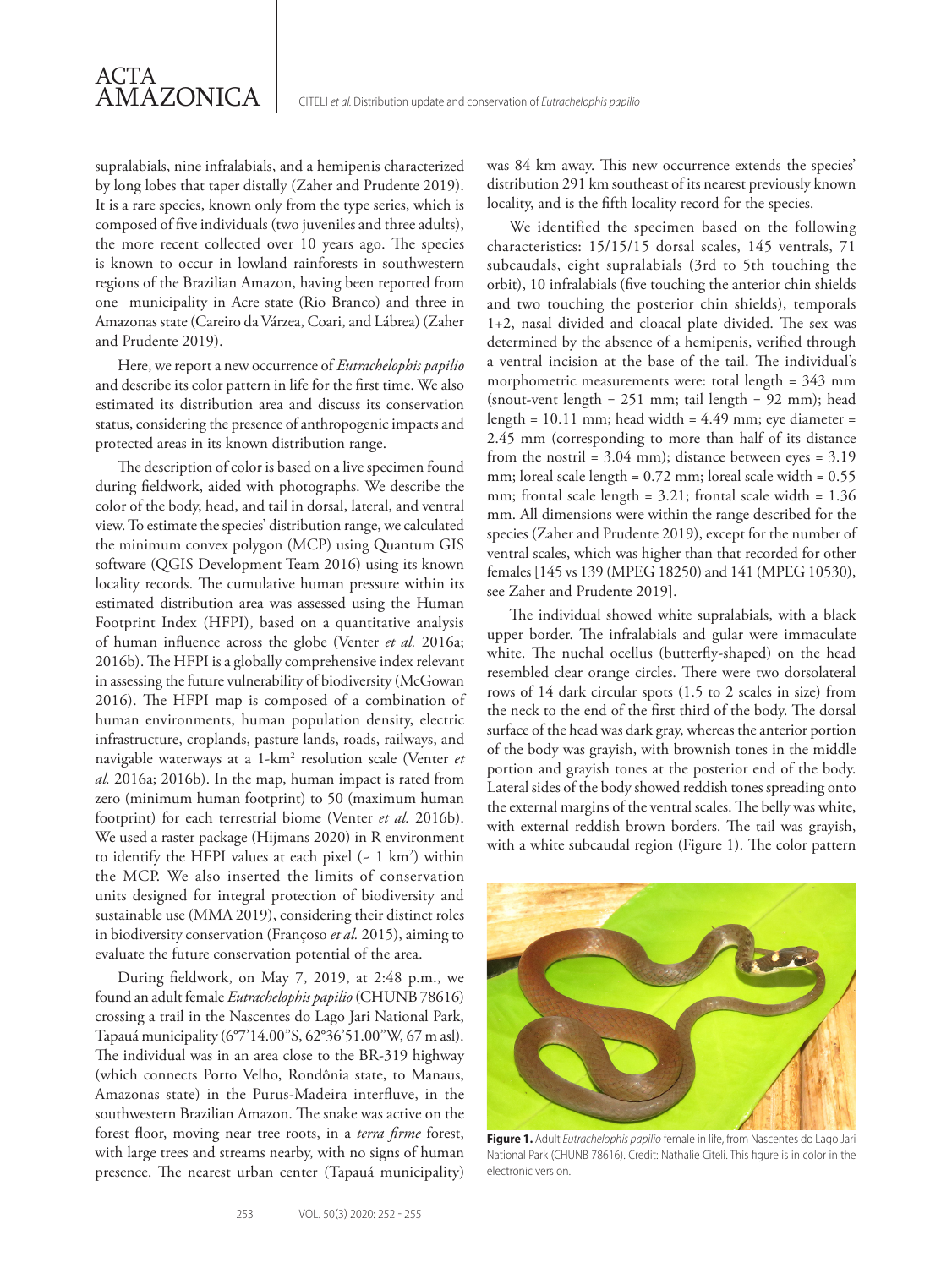followed the original description for the species, including the spreading of the dorsal coloration onto the belly (see Zaher and Prudente 2019). However, in our specimen the ocellus (butterfly-shaped) was not white, as in preserved specimens, and we did not detect a lateral line of white dashes or dots along scale row four (see Zaher and Prudente 2019).

ACTA

AMAZONICA

The total MCP area corresponded to  $169,803 \text{ km}^2$ , while the HFPI varied from 0 to 27.28 in the circumscribed pixels (Figure 2a). Most of the area within the MCP was very pristine, with a median of 0.003 and mode 0 in HFPI. Despite the low HFPI in most of the MCP, there was a small area (7,431 km<sup>2</sup>) with high HFPI values ( $\geq$  3), corresponding to large cities and other recently deforested areas. Values  $\geq 3$ can correspond to an extinction risk for some species (see Di-Marco *et al*. 2018; O'Bryan *et al.* 2020). Although most of the distribution range of *E. papilio* covers areas with negligible human impact, the presence of high HFPI areas is indicative of the proximity of the MCP to the influence area of the so-called



**Figure 2.** A − Map showing the known distribution range of *Eutrachelophis papilio* in the southwestern Brazilian Amazon according to the minimum convex polygon method based on the known occurrence localities (red triangles), the type locality (red square), and the new record (yellow star). The color grading shows the level of anthropic impact according to the Human Footprint Index. B − Conservation units within the known distribution range of *Eutrachelophis papilio*.This figure is in color in the electronic version.

deforestation arc, which has the BR-319 highway as a relevant vector of habitat loss in the southwestern Brazilian Amazon (Fearnside and Alencastro-Graça 2006; Barni *et al.* 2015).

The transition from natural areas to higher HFPI values is associated with the increased risk of species extinction, mainly due to habitat loss (Di-Marco *et al*. 2018). Areas with the highest HFPI values include the oldest locality records of *E. papilio*, in the municipalities of Rio Branco (specimen collected in 1990) and Careiro da Várzea (record in 1998) (Zaher and Prudente 2019). Further fieldwork in these localities may determine whether the species still occurs in these areas or if its populations have become locally extinct due to habitat changes caused by the fast advance of human activities in the region (e.g. Ferrante and Fearnside 2018).

There are 13 conservation units in the species' MCP, with the Nascentes do Lago Jari National Park and the Abufari Biological Reserve as the only ones designed for biodiversity protection, with a joint area of 1,046,620 ha (ICMBio 2020). The other ones, designed for sustainable use of natural resources, are the Ituxi, Médio Purus, Lago Capanã Grande, and Catunama extractivist reserves; the Piagaçu-Purus, Rio Amapá and Igapó-Açú sustainable development reserves; the Iquiri and Balata-Tufari national forests, and the Tapauá and Catunama state forests, adding to a total area of more than 6 million ha (ICMBio 2020; SEMA-AM 2020) (Figure 2b).

The BR-319 highway runs along the central area of the Purus-Madeira interfluve, a large and important center of biodiversity in the Amazon (Ferrão *et al.* 2017; 2018; Peixoto *et al.* 2019) that is still little explored (e.g. Simões 2016; Ortiz *et al.* 2018). The presence of undescribed (Ferrão *et al.* 2016), endemic (Simões 2016), and rare species (present study) highlights the importance of conservation policies for the interfluve, particularly the creation of conservation units for integral protection (Fearnside and Alencastro-Graça 2006). Recent projections for the Purus-Madeira interfluve, with the perspective of pavement of BR-319 highway, are of high deforestation rates and severe habitat loss (Fearnside and Alencastro-Graça 2006; Soares-Filho *et al.* 2006), likely affecting *E. papilio* conservation.

Based on the HFPI values found within the MCP, corresponding to large tracts of pristine habitat in its currently known range, *E. papilio* is possibly related to well-conserved forests. However, despite its presence in a large national park (> 8,000 km2 ), considering the paucity of ecological knowledge about the species, and the high rate of environmental change expected for the Purus-Madeira interfluve in the near future, we suggest that *E. papilio* should be considered a focal species for future studies in the region. We suggest that *E. papilio* should be classified as Data Deficient by IUCN criteria, considering its recent description, rarity, and scarcity of biological data.